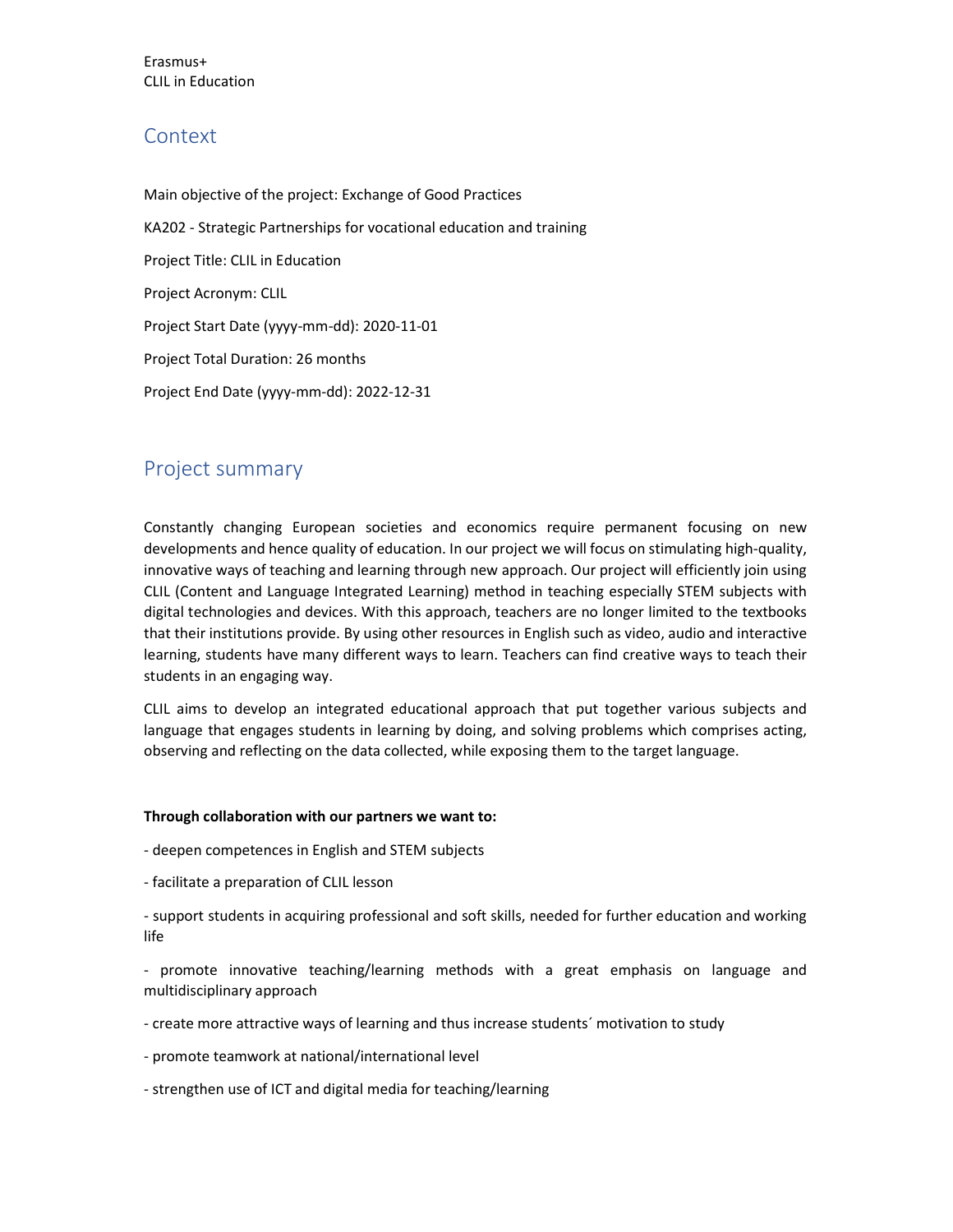Erasmus+ CLIL in Education

- promote the professional development of teachers in methodology of developing CLIL lessons and large-scale materials for teaching and of student assessment with a strong support of ICT and digital media.

### To achieve and fulfil the objectives, we plan to develop these main outputs:

### a) Survey on using CLIL in partner schools

The result will be a document containing a number of teachers using CLIL and a list of subjects and/or topics/chapters taught in English in each partner school (it there are any), learning outcomes, sources used, digital tools involved, methods of teaching and assessing students in partner schools, experience with CLIL approach in teaching, examples of best practices.

### b) CLIL Manual

It will be a methodological handbook for teachers on how to apply tools in CLIL context. It will contain practical guidance for planning and creating a CLIL lesson (incl. creating tests) and for implementing it in common teaching practice. It will also describe CLIL practice, advantages and basic theory and have case examples on how to implement CLIL in subjects.

The manual will be a handbook for subject teachers, especially those who are new to CLIL and who need some inspirational materials with ideas and advice on best ways to prepare colleagues and students for implementation. It will also contain a lesson plan and a dictionary with a specific vocabulary related to each lesson. The CLIL manual will be used for teacher training and for individual learning, it will refer to/make use of lesson plans and the materials catalogue to demonstrate the attractiveness of CLIL and remove some of the known barriers to successful implementation of CLIL.

c) Catalogue of CLIL lessons will form a portfolio consisting of CLIL lessons. They will cover at least two subjects in each school according to partner schools focus and needs.

Creating the Catalogue will be followed by peer reviewing of the materials by the partner school, then by pilot testing and finally by adjusting them if needed to the final version.

d) International team competition for students. Teachers of all schools will prepare together specific requirements and conditions for collaborative students´ work. Two students from each school will participate. They will form 4 teams and will produce a visual presentation on a given topic The competition will be held during the last C5 event.

During the project lifetime, we will organize three staff training events for two teachers from each school and two Blended mobility of students for twenty two students together, accompanied by one teacher from each country.